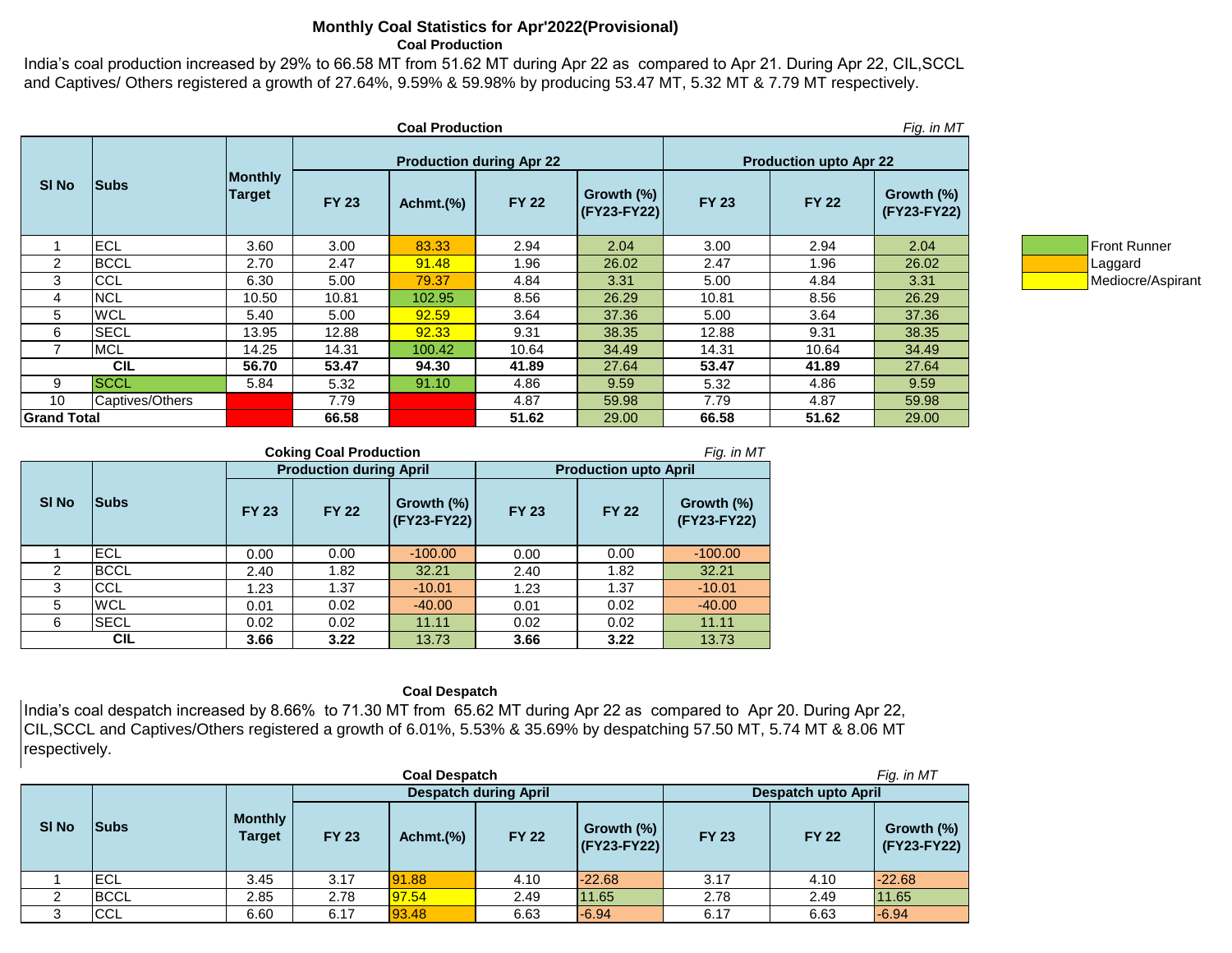|    | <b>NCL</b>         | 11.25 | 11.14 | 99.02  | 9.43  | 18.13   | 11.14 | 9.43  | 18.13   |
|----|--------------------|-------|-------|--------|-------|---------|-------|-------|---------|
|    | <b>WCL</b>         | 6.00  | 6.35  | 105.83 | 5.64  | 12.59   | 6.35  | 5.64  | 12.59   |
| ิล | <b>SECL</b>        | 14.70 | 12.85 | 87.41  | 12.95 | $-0.77$ | 12.85 | 12.95 | $-0.77$ |
|    | <b>MCL</b>         | 15.75 | 15.04 | 95.49  | 13.00 | 15.69   | 15.04 | 13.00 | 15.69   |
|    | <b>CIL</b>         | 60.60 | 57.50 | 94.88  | 54.24 | 6.01    | 57.50 | 54.24 | 6.01    |
|    | <b>ISCCL</b>       | 5.84  | 5.74  | 98.31  | 5.44  | 5.53    | 5.74  | 5.44  | 5.53    |
| 10 | Captives           |       | 8.06  |        | 5.94  | 35.69   | 8.06  | 5.94  | 35.69   |
|    | <b>Grand Total</b> |       | 71.30 |        | 65.62 | 8.66    | 71.30 | 65.62 | 8.66    |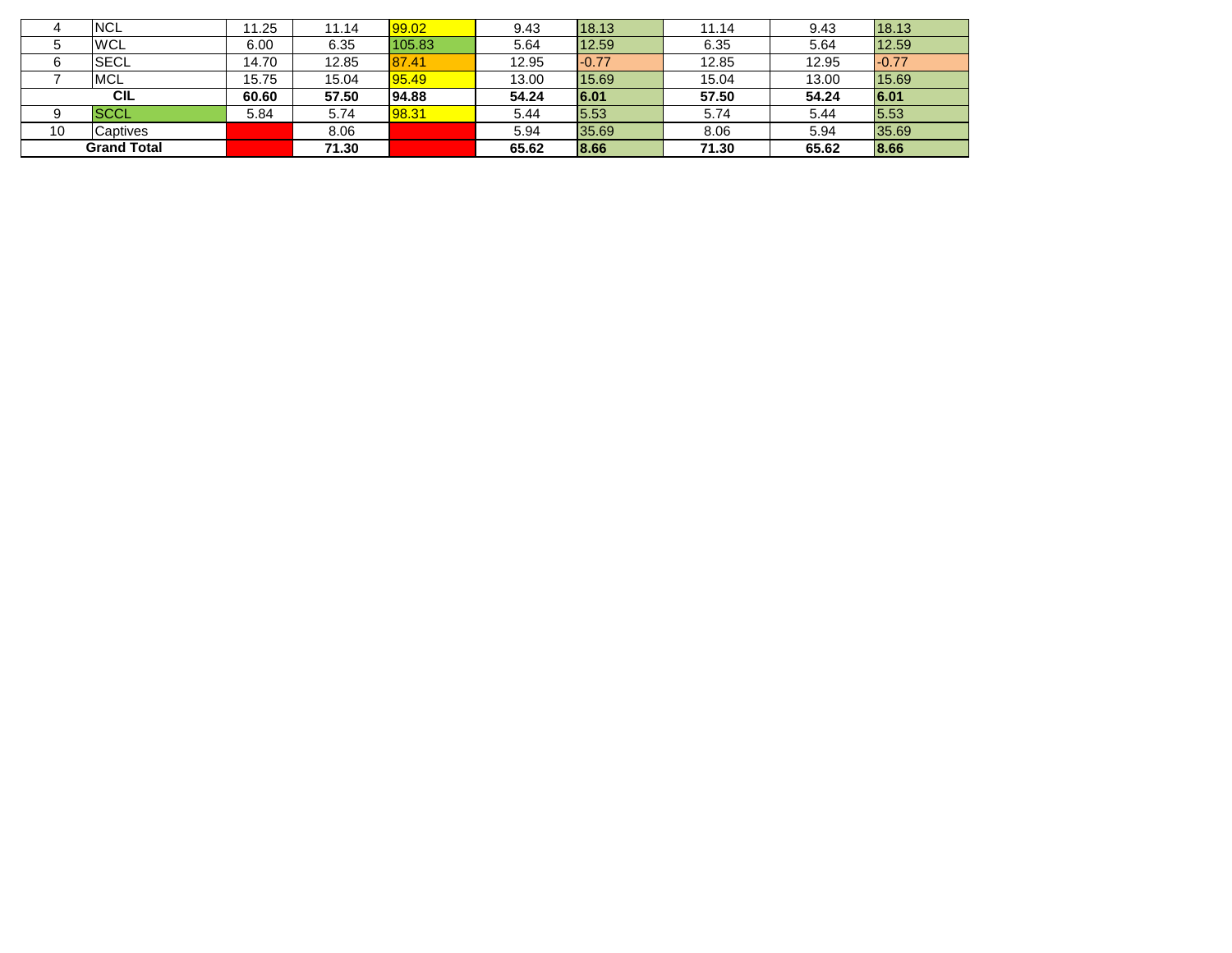The Power utilities despatch has grown by 18.15 % to 61.81 MT during Apr 22 as compared to 52.32 MT in Apr 20. Fall in import prices have been observed since the end of Oct 2021, however, import prices are still at high level to discouarge coal import.

|                | Fig. in MT<br><b>Coal Despatch to Different Sectors</b> |                              |                           |                            |              |                           |  |  |  |
|----------------|---------------------------------------------------------|------------------------------|---------------------------|----------------------------|--------------|---------------------------|--|--|--|
|                |                                                         | <b>Despatch during April</b> |                           | <b>Despatch upto April</b> |              |                           |  |  |  |
| <b>Sectors</b> | <b>FY 23</b>                                            | <b>FY 22</b>                 | Growth (%)<br>(FY23-FY22) | <b>FY 23</b>               | <b>FY 22</b> | Growth (%)<br>(FY23-FY22) |  |  |  |
| Power          | 61.81                                                   | 52.32                        | 18.15                     | 61.81                      | 52.32        | 18.15                     |  |  |  |
| <b>CPP</b>     | 1.72                                                    | 3.40                         | $-49.56$                  | 1.72                       | 3.40         | $-49.56$                  |  |  |  |
| Steel          | 0.90                                                    | 0.50                         | 79.28                     | 0.90                       | 0.50         | 79.28                     |  |  |  |
| Cement         | 0.71                                                    | 0.61                         | 16.50                     | 0.71                       | 0.61         | 16.50                     |  |  |  |
| Sponge Iron    | 0.60                                                    | 0.65                         | $-8.46$                   | 0.60                       | 0.65         | $-8.46$                   |  |  |  |
| <b>Others</b>  | 5.56                                                    | 8.14                         | $-31.59$                  | 5.56                       | 8.14         | $-31.59$                  |  |  |  |
| <b>Total</b>   | 71.30                                                   | 65.62                        | 8.66                      | 71.30                      | 65.62        | 8.66                      |  |  |  |

|              | <b>Lignite Production</b><br>Fig. in MT |              |                                |                           |                              |              |                           |  |  |  |  |
|--------------|-----------------------------------------|--------------|--------------------------------|---------------------------|------------------------------|--------------|---------------------------|--|--|--|--|
|              |                                         |              | <b>Production during April</b> |                           | <b>Production upto April</b> |              |                           |  |  |  |  |
| <b>SI No</b> | Company                                 | <b>FY 23</b> | <b>FY 22</b>                   | Growth (%)<br>(FY23-FY22) | <b>FY 23</b>                 | <b>FY 22</b> | Growth (%)<br>(FY23-FY22) |  |  |  |  |
|              | <b>NLCIL</b>                            | 2.44         | 1.44                           | 69.19                     | 2.44                         | 1.44         | 69.19                     |  |  |  |  |
| 2            | <b>GMDCL</b>                            | 0.80         | 0.72                           | 11.70                     | 0.80                         | 0.72         | 11.70                     |  |  |  |  |
| 3            | <b>GIPCL</b>                            | 0.37         | 0.36                           | 1.10                      | 0.37                         | 0.36         | 1.10                      |  |  |  |  |
| 4            | <b>RSMML</b>                            | 0.07         | 0.12                           | $-40.32$                  | 0.07                         | 0.12         | $-40.32$                  |  |  |  |  |
| 5            | <b>BLMCL</b>                            | 0.19         | 0.39                           | $-52.44$                  | 0.19                         | 0.39         | $-52.44$                  |  |  |  |  |
| 6            | <b>GHCL</b>                             | 0.00         | 0.02                           | $-100.00$                 | 0.00                         | 0.02         | $-100.00$                 |  |  |  |  |
|              | VS Lignite                              | 0.07         | 0.07                           | 1.43                      | 0.07                         | 0.07         | 1.43                      |  |  |  |  |
| 8            | <b>GSPL</b>                             | 0.08         | 0.00                           |                           | 0.08                         | 0.00         |                           |  |  |  |  |
|              | <b>Grand Total</b>                      | 4.02         | 3.13                           | 28.38                     | 4.02                         | 3.13         | 28.38                     |  |  |  |  |

|              |                    | Fig. in MT   |                              |                           |                            |              |                           |  |
|--------------|--------------------|--------------|------------------------------|---------------------------|----------------------------|--------------|---------------------------|--|
|              | Company            |              | <b>Despatch during April</b> |                           | <b>Despatch upto April</b> |              |                           |  |
| <b>SI No</b> |                    | <b>FY 23</b> | <b>FY 22</b>                 | Growth (%)<br>(FY23-FY22) | <b>FY 23</b>               | <b>FY 22</b> | Growth (%)<br>(FY23-FY22) |  |
|              | <b>NLCIL</b>       | 1.96         | 2.25                         | $-12.83$                  | 1.96                       | 2.25         | $-12.83$                  |  |
| 2            | <b>GMDCL</b>       | 0.80         | 0.72                         | 11.70                     | 0.80                       | 0.72         | 11.70                     |  |
| 3            | <b>GIPCL</b>       | 0.37         | 0.36                         | 1.10                      | 0.37                       | 0.36         | 1.10                      |  |
| 4            | <b>RSMML</b>       | 0.07         | 0.12                         | $-40.32$                  | 0.07                       | 0.12         | $-40.32$                  |  |
| 5            | <b>BLMCL</b>       | 0.51         | 0.48                         | 5.65                      | 0.51                       | 0.48         | 5.65                      |  |
| 6            | <b>GHCL</b>        | 0.00         | 0.01                         | $-100.00$                 | 0.00                       | 0.01         | $-100.00$                 |  |
|              | VS Lignite         | 0.05         | 0.09                         | $-37.65$                  | 0.05                       | 0.09         | $-37.65$                  |  |
| 8            | <b>GSPL</b>        | 0.06         | 0.07                         | $-10.29$                  | 0.06                       | 0.07         | $-10.29$                  |  |
|              | <b>Grand Total</b> | 3.83         | 4.10                         | $-6.59$                   | 3.83                       | 4.10         | $-6.59$                   |  |

 **Power Generation**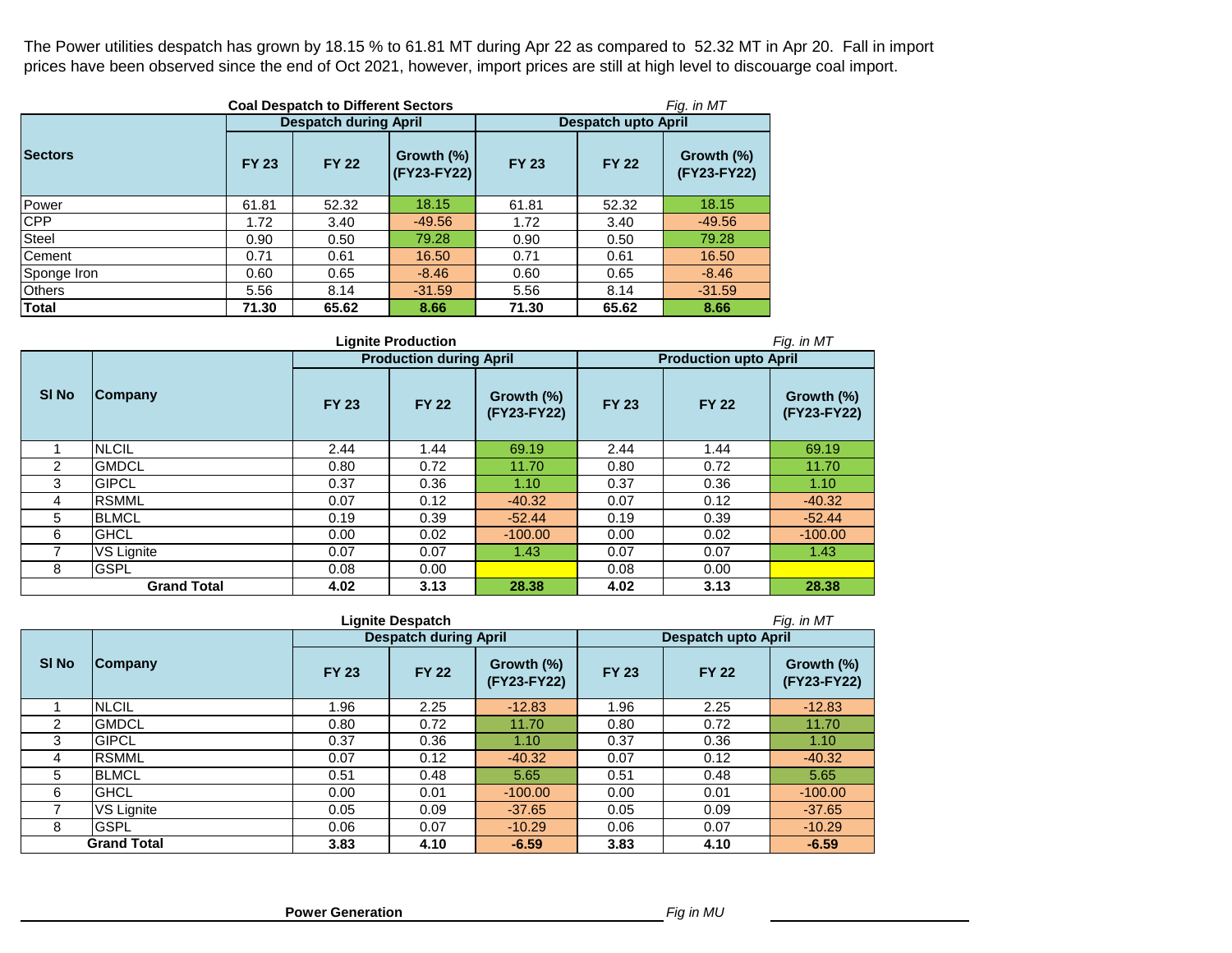| Source-wise                            | <b>Apr-22</b> | % share | Apr-21 | $Mar-22$ | Growth(%)<br>(Apr22-<br>Apr21) | Growth(%)<br>(Apr22-Mar22) |
|----------------------------------------|---------------|---------|--------|----------|--------------------------------|----------------------------|
| Coal                                   | 102529        | 75.13   | 93838  | 100276   | 9.26                           | 2.25                       |
| Lignite                                | 2311          | 1.69    | 2175   | 2276     | 6.25                           | 1.54                       |
| <b>Hydro</b>                           | 12270         | 8.99    | 8688   | 11138    | 41.23                          | 10.16                      |
| <b>Nuclear</b>                         | 3157          | 2.31    | 3026   | 3988     | 4.33                           | $-20.84$                   |
| <b>Gas, Naptha &amp; Diesel</b>        | 2270          | 1.66    | 3422   | 2097     | $-33.66$                       | 8.25                       |
| <b>RES (Wind, Solar, Biomass &amp;</b> |               |         |        |          |                                |                            |
| Others)                                | 13928         | 10.21   | 11060  | 13809    | 25.93                          | 0.86                       |
| <b>Total</b>                           | 136565        | 100.00  | 122209 | 133584   | 11.75                          | 2.23                       |

Coal based power generation has registered a growth of 9.26% in Apr 2022 as compared to Apr 2021 and growth of 2.25% as compared to Mar 2022 . The overall power generation in Apr 2022 has been 11.75% higher than the power generated in Apr 2021 and 2.23% higher than power generated in Mar 2022. Coal based power generation in the month of Apr 2022 has been 102529 MU in comparison to 100276 MU in Mar 2022 and registered a growth of 2.25 %. Total power generation has also increased in Apr 2022 to 136565 MU from 133584 MU in Mar 2022.

 **Electricity Prices and Clearing Volume in Indian Energy Exchange**

| <b>Item</b>               |            |              | During the period of April |            |  |  |  |  |
|---------------------------|------------|--------------|----------------------------|------------|--|--|--|--|
|                           | Type       | <b>FY 23</b> | <b>FY 22</b>               | Growth (%) |  |  |  |  |
| <b>Energy Prices (INR</b> | <b>RTC</b> | 10064.12     | 3702.61                    | 171.81     |  |  |  |  |
| per MWh)                  | Evening    | 10966.95     | 4257.74                    | 157.58     |  |  |  |  |
|                           | Day.       | 8339.38      | 3096.18                    | 169.34     |  |  |  |  |
|                           | Night      | 11301.21     | 3959.70                    | 185.41     |  |  |  |  |
|                           | Morning    | 9563.27      | 3481.24                    | 174.71     |  |  |  |  |
| <b>Market Clearing</b>    | <b>RTC</b> | 5717.31      | 7931.23                    | $-27.91$   |  |  |  |  |
| Volume (BU)               | Evening    | 5004.96      | 8134.68                    | $-38.47$   |  |  |  |  |
|                           | Day        | 6423.20      | 7984.12                    | $-19.55$   |  |  |  |  |
|                           | Night      | 5050.55      | 7362.39                    | $-31.40$   |  |  |  |  |
|                           | Morning    | 6717.38      | 8528.98                    | $-21.24$   |  |  |  |  |
|                           | Total      | 4116464.39   | 5710486.23                 | $-27.91$   |  |  |  |  |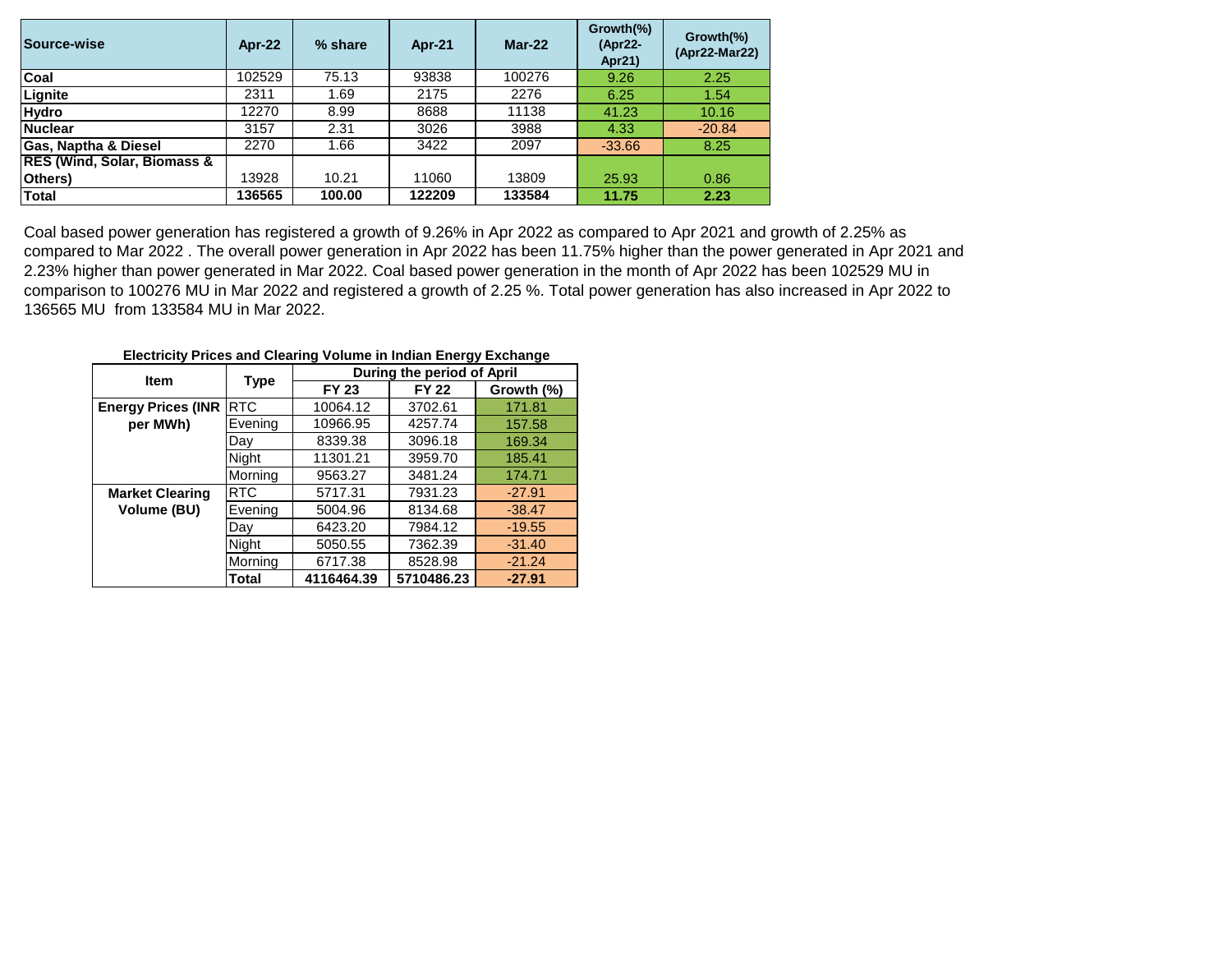|                | Fig. in MT   |                                   |                           |                                 |              |                                  |  |
|----------------|--------------|-----------------------------------|---------------------------|---------------------------------|--------------|----------------------------------|--|
|                |              | <b>Coal Despatch during April</b> |                           | <b>Coal Despatch upto April</b> |              |                                  |  |
| <b>Sectors</b> | <b>FY 23</b> | <b>FY 22</b>                      | Growth (%)<br>(FY23-FY22) | <b>FY 23</b>                    | <b>FY 22</b> | <b>Growth (%)</b><br>(FY23-FY22) |  |
| Power          | 49.72        | 42.32                             | 17.50                     | 49.72                           | 42.32        | 17.50                            |  |
| <b>CPP</b>     | 1.52         | 3.06                              | $-50.28$                  | 1.52                            | 3.06         | $-50.28$                         |  |
| <b>Steel</b>   | 0.25         | 0.10                              | 155.10                    | 0.25                            | 0.10         | 155.10                           |  |
| Cement         | 0.34         | 0.39                              | $-13.27$                  | 0.34                            | 0.39         | $-13.27$                         |  |
| Sponge Iron    | 0.56         | 0.64                              | $-12.09$                  | 0.56                            | 0.64         | $-12.09$                         |  |
| <b>Others</b>  | 5.11         | 7.74                              | $-33.99$                  | 5.11                            | 7.74         | $-33.99$                         |  |
| <b>Total</b>   | 57.50        | 54.24                             | 6.01                      | 57.50                           | 54.24        | 6.01                             |  |

|                | <b>Despatch of Coal By SCCL</b> |                                   |                             | Fig. in MT                      |              |                                  |  |
|----------------|---------------------------------|-----------------------------------|-----------------------------|---------------------------------|--------------|----------------------------------|--|
|                |                                 | <b>Coal Despatch during April</b> |                             | <b>Coal Despatch upto April</b> |              |                                  |  |
| <b>Sectors</b> | <b>FY 23</b>                    | <b>FY 22</b>                      | Growth (%)<br>$(KY23-FY22)$ | <b>FY 23</b>                    | <b>FY 22</b> | <b>Growth (%)</b><br>(FY23-FY22) |  |
| Power          | 4.82                            | 4.48                              | 7.65                        | 4.82                            | 4.48         | 7.65                             |  |
| <b>CPP</b>     | 0.20                            | 0.35                              | $-43.23$                    | 0.20                            | 0.35         | $-43.23$                         |  |
| <b>Steel</b>   |                                 |                                   |                             |                                 |              |                                  |  |
| <b>Cement</b>  | 0.25                            | 0.21                              | 21.05                       | 0.25                            | 0.21         | 21.05                            |  |
| Sponge Iron    | 0.04                            | 0.01                              | 169.23                      | 0.04                            | 0.01         | 169.23                           |  |
| <b>Others</b>  | 0.44                            | 0.39                              | 10.97                       | 0.44                            | 0.39         | 10.97                            |  |
| <b>Total</b>   | 5.74                            | 5.44                              | 5.55                        | 5.74                            | 5.44         | 5.55                             |  |

 **Coal Despatch to Different Sectors by Captive and Others** 

| W<br>,<br>, |  |
|-------------|--|
|-------------|--|

|                |                              | <b>Coal Despatch during April</b> |                                  | <b>Coal Despatch upto April</b> |              |                           |  |  |
|----------------|------------------------------|-----------------------------------|----------------------------------|---------------------------------|--------------|---------------------------|--|--|
| <b>Sectors</b> | <b>FY 22</b><br><b>FY 23</b> |                                   | <b>Growth (%)</b><br>(FY23-FY22) | <b>FY 23</b>                    | <b>FY 22</b> | Growth (%)<br>(FY23-FY22) |  |  |
| Power          | 7.27                         | 5.52                              | 31.63                            | 7.27                            | 5.52         | 31.63                     |  |  |
| <b>CPP</b>     |                              |                                   |                                  |                                 |              |                           |  |  |
| <b>Steel</b>   | 0.65                         | 0.40                              | 60.89                            | 0.65                            | 0.40         | 60.89                     |  |  |
| <b>Cement</b>  | 0.12                         | 0.01                              | 990.91                           | 0.12                            | 0.01         | 990.91                    |  |  |
| Sponge Iron    |                              |                                   |                                  |                                 |              |                           |  |  |
| <b>Others</b>  | 0.020                        | 0.002                             | 900.00                           | 0.02                            | 0.00         | 900.00                    |  |  |
| <b>Total</b>   | 8.06                         | 5.94                              | 35.69                            | 8.06                            | 5.94         | 35.69                     |  |  |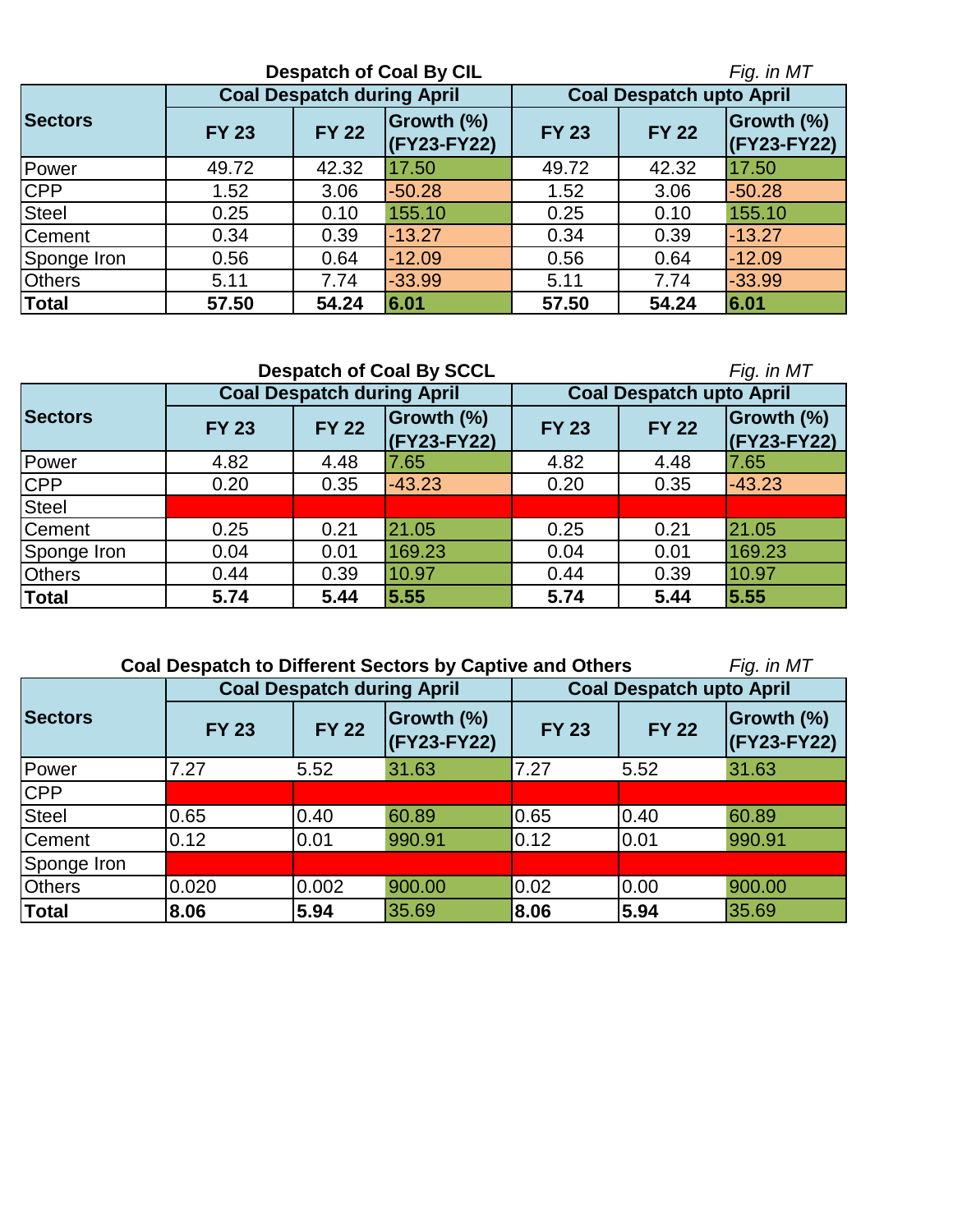|                         | Sr. No Subsidiary Mines |                      | <b>Annual</b><br><b>Target</b><br>(MT) | <b>Target for</b><br>Apr 2022 (MT) | Prod. during<br><b>Apr 2022</b><br>(MT) | <b>Achievement</b> |  |
|-------------------------|-------------------------|----------------------|----------------------------------------|------------------------------------|-----------------------------------------|--------------------|--|
|                         | $1$ ECL                 | Rajmahal             | 16                                     | 0.95                               | 0.40                                    | 42.70%             |  |
|                         | $2$ $ECL$               | Sonepur Bazari       | 11                                     | 0.96                               | 0.99                                    | 103.49%            |  |
| $\overline{\mathbf{3}}$ | <b>CCL</b>              | <b>Amrapali</b>      | $\overline{21}$                        | 1.59                               | 1.45                                    | 91.42%             |  |
| 4                       | <b>CCL</b>              | <b>Magadh</b>        | 14                                     | 1.06                               | 0.75                                    | 70.49%             |  |
| 5                       | <b>CCL</b>              | <b>Ashoka</b>        | 9                                      | 0.68                               | 0.89                                    | 129.79%            |  |
| $6\phantom{a}$          | <b>CCL</b>              | <b>AKK</b>           | 5                                      | 0.38                               | 0.42                                    | 110.32%            |  |
|                         | <b>7 NCL</b>            | <b>Jayant</b>        | 24                                     | 2.01                               | 2.04                                    | 101.48%            |  |
|                         | 8 NCL                   | <b>Dudhichua</b>     | 22                                     | 1.84                               | 1.96                                    | 106.24%            |  |
|                         | 9 NCL                   | <b>Nigahi</b>        | 21                                     | 1.76                               | 2.01                                    | 114.52%            |  |
|                         | <b>10 NCL</b>           | <b>Amlohri</b>       | 14                                     | 1.17                               | 1.08                                    | 92.47%             |  |
|                         | <b>11 NCL</b>           | <b>Khadia</b>        | 14                                     | 1.17                               | 1.28                                    | 109.33%            |  |
|                         | <b>12 NCL</b>           | <b>Bina</b>          | 10.5                                   | 0.88                               | 0.90                                    | 101.99%            |  |
|                         | <b>13 NCL</b>           | <b>Krishnashila</b>  | 7                                      | 0.59                               | 0.61                                    | 103.68%            |  |
|                         | <b>14 NCL</b>           | <b>Block-B</b>       | 5.47                                   | 0.46                               | 0.49                                    | 107.16%            |  |
|                         | <b>15 WCL</b>           | <b>Penganga</b>      | 6.3                                    | 0.51                               | 0.63                                    | 123.42%            |  |
|                         | <b>16 WCL</b>           | <b>Mungoli</b>       | 4.375                                  | 0.36                               | 0.17                                    | 47.12%             |  |
|                         | 17 WCL                  | Niljai Deep          | 4                                      | 0.33                               | 0.29                                    | 90.21%             |  |
|                         | <b>18 WCL</b>           | <b>Makardhokra I</b> | O                                      | 0.33                               | 0.38                                    | 117.96%            |  |
|                         | $19$ SECL               | Gevra                | 52                                     | 4.22                               | 3.98                                    | 94.21%             |  |
|                         | 20 SECL                 | <b>Kusmunda</b>      | 45                                     | 3.36                               | 3.20                                    | 95.24%             |  |
|                         | 21 SECL                 | <b>Dipka</b>         | 38                                     | 2.85                               | 2.50                                    | 87.80%             |  |
|                         | $22$ SECL               | <b>Manikpur</b>      | 4.9                                    | 0.37                               | 0.47                                    | 127.76%            |  |
|                         | 23 SECL                 | Gare Pelma IV/2&3    | 4                                      | 0.30                               | 0.28                                    | 91.80%             |  |
|                         | <b>24 MCL</b>           | <b>Bhubaneswari</b>  | 28                                     | 2.28                               | 2.54                                    | 111.30%            |  |
|                         | <b>25 MCL</b>           | <b>Lakhanpur</b>     | 21                                     | 1.73                               | 1.84                                    | 106.07%            |  |
|                         | <b>26 MCL</b>           | Kulda                | 18.5                                   | $1.53$                             | 1.50                                    | 97.98%             |  |
|                         | <b>27 MCL</b>           | Garjanbahal          | 15.16                                  | 1.19                               | 1.27                                    | 106.78%            |  |
|                         | <b>28 MCL</b>           | <b>Ananta</b>        | 14                                     | 1.10                               | 1.09                                    | 99.15%             |  |
|                         | <b>29 MCL</b>           | Lingaraj             | 14                                     | 1.10                               | 1.35                                    | 122.56%            |  |
|                         | <b>30 MCL</b>           | <b>Bharatpur</b>     | 10                                     | 0.79                               | 0.86                                    | 109.56%            |  |
|                         | <b>31 MCL</b>           | <b>Kaniha</b>        | 10                                     | 0.79                               | 0.88                                    | 111.80%            |  |
|                         | <b>32 MCL</b>           | Hingula              | 10                                     | 0.79                               | 0.64                                    | 81.50%             |  |
|                         | <b>33 MCL</b>           | <b>Jagannath</b>     | 7.5                                    | 0.59                               | 0.44                                    | 74.30%             |  |
|                         | <b>34 MCL</b>           | <b>Belpahar</b>      | 7.5                                    | 0.59                               | 0.39                                    | 66.00%             |  |
|                         | <b>35 MCL</b>           | <b>Balram</b>        | 6.5                                    | 0.51                               | 0.56                                    | 109.37%            |  |
|                         | <b>36 MCL</b>           | <b>Samaleswari</b>   | 5                                      | 0.39                               | 0.44                                    | 111.38%            |  |
|                         | <b>37 MCL</b>           | Lajkura              | 4.5                                    | 0.35                               | 0.36                                    | 101.26%            |  |
|                         |                         | Total                | 524.21                                 | 41.85                              | 41.33                                   | 98.76%             |  |

**Top 37 Mines Production during Apr 2022 (provisional)**

| <b>Particulars</b>                               | No. of Mines |
|--------------------------------------------------|--------------|
| Mines produced more than 100%                    | 22           |
| Mines produced more than 80%, but less than 100% | 10           |
| Mines produced more than 50%, but less than 80%  |              |
| Mines produced less than 50%                     |              |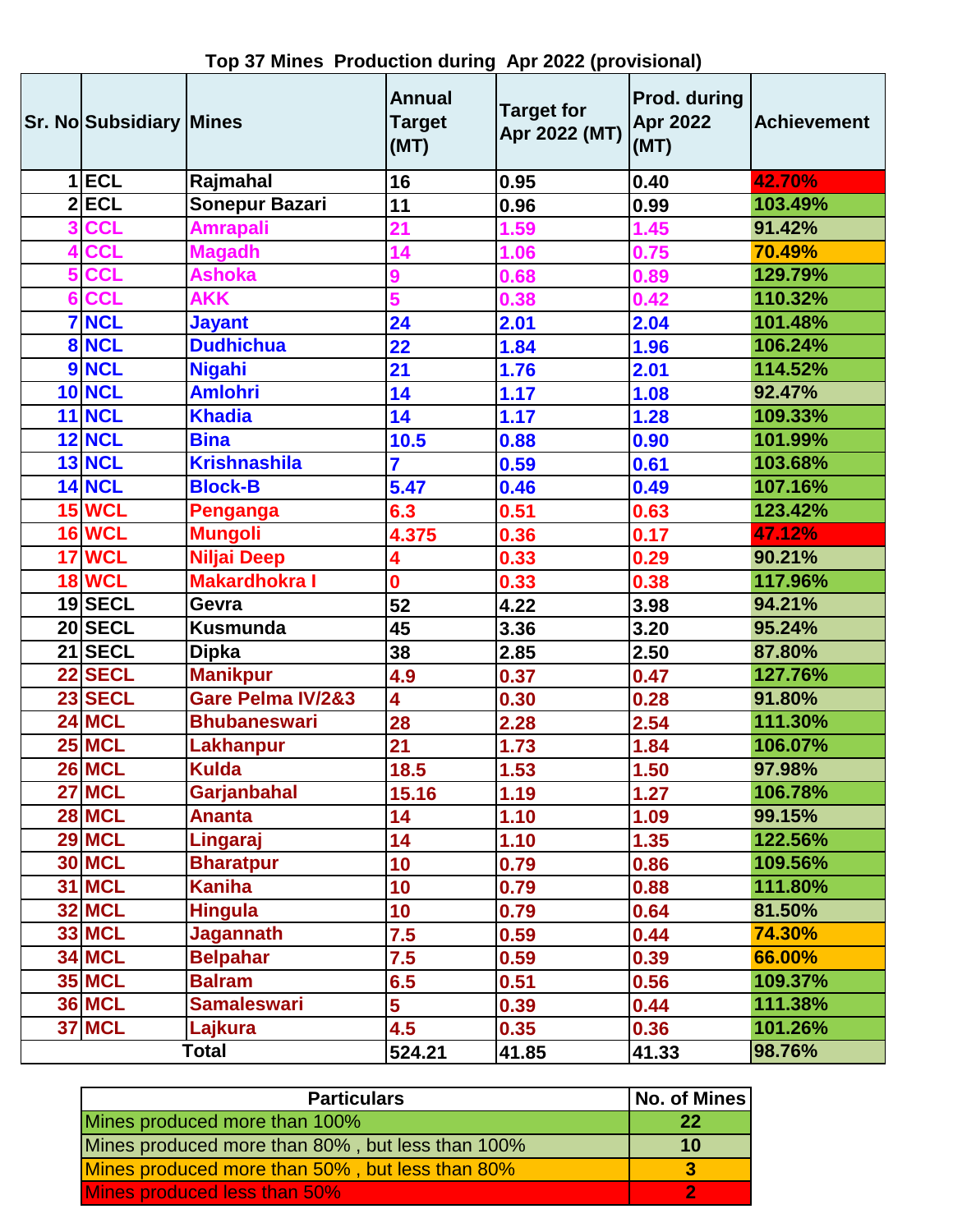|   | Sr. No Subsidiary Mines |                      | <b>Annual</b><br><b>OBR</b><br><b>Target</b><br>(M.Cum) | <b>Target for</b><br><b>Apr 2022</b><br>(M.Cum) | <b>OBR</b> during<br><b>Apr 2022</b><br>(M.Cum) | <b>Achievement</b> |
|---|-------------------------|----------------------|---------------------------------------------------------|-------------------------------------------------|-------------------------------------------------|--------------------|
|   | $1$ $ECL$               | Rajmahal             | 24.1                                                    | 2.30                                            | 1.67                                            | 72.66%             |
|   | $2$ ECL                 | Sonepur Bazari       | 60.7                                                    | 5.32                                            | 6.55                                            | 123.26%            |
|   | <b>CCL</b>              | <b>Amrapali</b>      | 24                                                      | 1.82                                            | 1.48                                            | 81.31%             |
| 4 | <b>CCL</b>              | <b>Magadh</b>        | 18                                                      | 1.36                                            | 1.25                                            | 91.92%             |
|   | <b>CCL</b>              | <b>Ashoka</b>        | 12                                                      | 0.91                                            | 0.38                                            | 41.75%             |
| 6 | <b>CCL</b>              | <b>AKK</b>           | 8                                                       | 0.61                                            | 0.84                                            | 138.81%            |
|   | <b>7 NCL</b>            | <b>Jayant</b>        | 53                                                      | 4.44                                            | 5.60                                            | 126.28%            |
|   | 8 NCL                   | <b>Dudhichua</b>     | 72                                                      | 6.03                                            | 5.51                                            | 91.35%             |
|   | 9 NCL                   | <b>Nigahi</b>        | 80                                                      | 6.70                                            | 5.70                                            | 84.99%             |
|   | <b>10 NCL</b>           | <b>Amlohri</b>       | 59.5                                                    | 4.98                                            | 5.44                                            | 109.16%            |
|   | $11$ NCL                | <b>Khadia</b>        | 51                                                      | 4.27                                            | 4.66                                            | 108.99%            |
|   | <b>12 NCL</b>           | <b>Bina</b>          | 40.8                                                    | 3.42                                            | 4.14                                            | 121.23%            |
|   | <b>13 NCL</b>           | <b>Krishnashila</b>  | 18.5                                                    | 1.55                                            | 2.00                                            | 129.01%            |
|   | <b>14 NCL</b>           | <b>Block-B</b>       | 15                                                      | 1.26                                            | 1.49                                            | 118.06%            |
|   | <b>15 WCL</b>           | <b>Penganga</b>      | 21                                                      | 2.05                                            | 0.66                                            | 32.11%             |
|   | <b>16 WCL</b>           | <b>Mungoli</b>       | $\overline{22}$                                         | 2.14                                            | 0.31                                            | 14.55%             |
|   | <b>17 WCL</b>           | <b>Niljai Deep</b>   | 35.2                                                    | 3.44                                            | 2.60                                            | 75.65%             |
|   | <b>18 WCL</b>           | <b>Makardhokra I</b> | 18                                                      | 1.76                                            | 1.84                                            | 104.63%            |
|   | 19 SECL                 | Gevra                | 68                                                      | 5.44                                            | 5.95                                            | 109.37%            |
|   | 20 SECL                 | <b>Kusmunda</b>      | 57                                                      | 4.56                                            | 4.75                                            | 104.25%            |
|   | $21$ SECL               | <b>Dipka</b>         | 39                                                      | 3.12                                            | 1.70                                            | 54.34%             |
|   | 22 SECL                 | <b>Manikpur</b>      | 12                                                      | 0.96                                            | 1.39                                            | 145.21%            |
|   | 23 SECL                 | Gare Pelma IV/2&3    | 10                                                      | 0.80                                            | 0.57                                            | 71.58%             |
|   | <b>24 MCL</b>           | <b>Bhubaneswari</b>  | 16                                                      | 1.45                                            | 0.73                                            | 50.55%             |
|   | <b>25 MCL</b>           | <b>Lakhanpur</b>     | 40                                                      | 3.63                                            | 3.16                                            | 87.22%             |
|   | <b>26 MCL</b>           | <b>Kulda</b>         | 15.5                                                    | 1.41                                            | 1.24                                            | 88.28%             |
|   | <b>27 MCL</b>           | Garjanbahal          | 11                                                      | 1.00                                            | 1.05                                            | 105.05%            |
|   | <b>28 MCL</b>           | <b>Ananta</b>        | 24.5                                                    | 2.45                                            | 2.86                                            | 116.72%            |
|   | <b>29 MCL</b>           | Lingaraj             | 12                                                      | 1.09                                            | 1.80                                            | 165.01%            |
|   | <b>30 MCL</b>           | <b>Bharatpur</b>     | 10                                                      | 0.91                                            | 0.78                                            | 85.96%             |
|   | <b>31 MCL</b>           | <b>Kaniha</b>        | $\overline{7}$                                          | 0.63                                            | 0.57                                            | 89.87%             |
|   | <b>32 MCL</b>           | <b>Hingula</b>       | 13                                                      | 1.41                                            | 1.12                                            | 79.43%             |
|   | <b>33 MCL</b>           | <b>Jagannath</b>     | $\overline{7}$                                          | 0.63                                            | 0.85                                            | 133.29%            |
|   | <b>34 MCL</b>           | <b>Belpahar</b>      | 10                                                      | 0.91                                            | 0.59                                            | 65.08%             |
|   | <b>35 MCL</b>           | <b>Balram</b>        | 14.5                                                    | 1.31                                            | 1.38                                            | 105.33%            |
|   | <b>36 MCL</b>           | <b>Samaleswari</b>   | 12                                                      | 1.09                                            | 0.73                                            | 66.79%             |
|   | <b>37 MCL</b>           | Lajkura              | 10                                                      | 0.91                                            | 1.14                                            | 125.76%            |
|   |                         | Total                | 1021.30                                                 | 88.06                                           | 84.49                                           | 95.95%             |

**Top 37 OBR during Apr 2022 (provisional)**

| <b>Particulars</b>                               | No. of Mines |
|--------------------------------------------------|--------------|
| Mines produced more than 100%                    | 18           |
| Mines produced more than 80%, but less than 100% |              |
| Mines produced more than 50%, but less than 80%  |              |
| Mines produced less than 50%                     |              |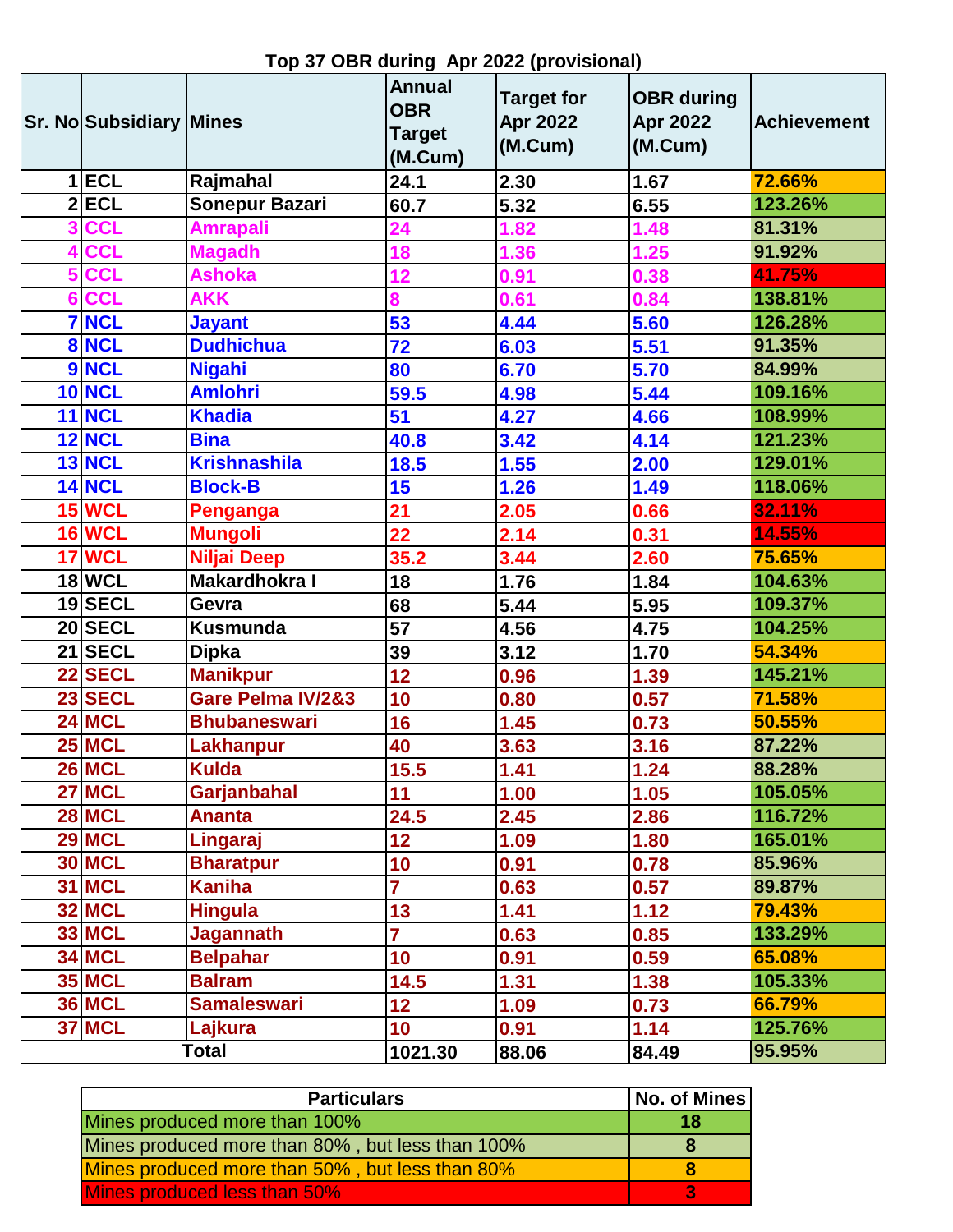**Coal Production in mines of all Subsidiaries of CIL (provisional data)**

*Fig. in MT*

|                |                    | <b>Types of</b>      | No of                   | <b>Annual</b>  |       | <b>During Apr</b> |           | <b>Upto Apr</b> |              |           |
|----------------|--------------------|----------------------|-------------------------|----------------|-------|-------------------|-----------|-----------------|--------------|-----------|
| <b>SI No</b>   | <b>Subs</b>        |                      |                         | Target   FY 23 |       | <b>FY 22</b>      | Growth %) | <b>FY 23</b>    | <b>FY 22</b> | Growth %) |
|                |                    | <b>Mines</b>         | <b>Mines</b>            | (MT)           |       |                   | $M-O-M$   |                 |              | $Y-O-Y$   |
|                |                    | Top 37               | $\overline{2}$          | 27.00          | 1.40  | 1.43              | $-2.10$   | 1.40            | 1.43         | $-2.10$   |
|                |                    | <b>Others</b>        | $\overline{2}$          | 4.30           | 0.37  | 0.26              | 42.31     | 0.37            | 0.26         | 42.31     |
| 1              | <b>ECL</b>         | Top 75               | $\overline{4}$          | 31.30          | 1.77  | 1.69              | 4.73      | 1.77            | 1.69         | 4.73      |
|                |                    | Rest                 | 74                      | 18.70          | 1.23  | 1.25              | $-1.60$   | 1.23            | 1.25         | $-1.60$   |
|                |                    | <b>Overall ECL</b>   | 78                      | 50.00          | 3.00  | 2.94              | 2.04      | 3.00            | 2.94         | 2.04      |
|                |                    | Top 37               | $\mathbf 0$             | 0.00           | 0.00  | 0.00              |           | 0.00            | 0.00         |           |
|                | <b>BCCL</b>        | <b>Others</b>        | $\boldsymbol{9}$        | 18.08          | 1.46  | 1.23              | 18.70     | 1.46            | 1.23         | 18.70     |
| 2              |                    | <b>Top 75</b>        | $\boldsymbol{9}$        | 18.08          | 1.46  | 1.23              | 18.70     | 1.46            | 1.23         | 18.70     |
|                |                    | Rest                 | $\overline{21}$         | 13.92          | 1.01  | 0.73              | 38.36     | 1.01            | 0.73         | 38.36     |
|                |                    | <b>Overall BCCL</b>  | 30                      | 32.00          | 2.47  | 1.96              | 26.02     | 2.47            | 1.96         | 26.02     |
|                |                    | Top 37               | $\overline{\mathbf{4}}$ | 49.00          | 3.51  | 3.38              | 3.85      | 3.51            | 3.38         | 3.85      |
|                | <b>CCL</b>         | <b>Others</b>        | $\overline{7}$          | 12.55          | 0.66  | 0.63              | 4.76      | 0.66            | 0.63         | 4.76      |
| 3              |                    | <b>Top 75</b>        | 11                      | 61.55          | 4.17  | 4.01              | 3.99      | 4.17            | 4.01         | 3.99      |
|                |                    | Rest                 | 31                      | 14.45          | 0.83  | 0.83              | 0.00      | 0.83            | 0.83         | 0.00      |
|                |                    | <b>Overall CCL</b>   | 42                      | 76.00          | 5.00  | 4.84              | 3.31      | 5.00            | 4.84         | 3.31      |
|                | <b>MCL</b>         | Top 37               | 14                      | 171.66         | 14.15 | 10.52             | 34.51     | 14.15           | 10.52        | 34.51     |
|                |                    | <b>Others</b>        | $\overline{c}$          | 3.90           | 0.12  | 0.08              | 50.00     | 0.12            | 0.08         | 50.00     |
| $\overline{4}$ |                    | <b>Top 75</b>        | 16                      | 175.56         | 14.27 | 10.60             | 34.62     | 14.27           | 10.60        | 34.62     |
|                |                    | Rest                 | 3                       | 0.44           | 0.04  | 0.04              | 0.00      | 0.04            | 0.04         | 0.00      |
|                |                    | <b>Overall MCL</b>   | 19                      | 176.00         | 14.31 | 10.64             | 34.49     | 14.31           | 10.64        | 34.49     |
|                |                    | Top $37$             | $\bf8$                  | 117.97         | 10.38 | 8.24              | 25.97     | 10.38           | 8.24         | 25.97     |
|                | <b>NCL</b>         | Others               | $\overline{2}$          | 4.03           | 0.43  | 0.32              | 34.38     | 0.43            | 0.32         | 34.38     |
| 5              |                    | Top 75               | 10                      | 122.00         | 10.81 | 8.56              | 26.29     | 10.81           | 8.56         | 26.29     |
|                |                    | Rest                 | $\pmb{0}$               | 0.00           | 0.00  | 0.00              |           | 0.00            | 0.00         |           |
|                |                    | <b>Overall NCL</b>   | 10                      | 122.00         | 10.81 | 8.56              | 26.29     | 10.81           | 8.56         | 26.29     |
|                |                    | Top 37               | $\overline{4}$          | 143.90         | 10.42 | 6.80              | 53.24     | 10.42           | 6.80         | 53.24     |
|                | <b>SECL</b>        | <b>Others</b>        | 10                      | 21.81          | 1.20  | 1.49              | $-19.46$  | 1.20            | 1.49         | $-19.46$  |
| $6^{\circ}$    |                    | $\overline{Top}$ 75  | $\overline{14}$         | 165.71 11.62   |       | 8.29              | 40.17     | 11.62           | 8.29         | 40.17     |
|                |                    | Rest                 | 56                      | 16.29          | 1.26  | 1.02              | 23.53     | 1.26            | 1.02         | 23.53     |
|                |                    | <b>Overall SECL</b>  | 70                      | 182.00         | 12.88 | 9.31              | 38.35     | 12.88           | 9.31         | 38.35     |
|                |                    | Top 37               | 3                       | 18.68          | 1.48  | 0.41              | 260.98    | 1.48            | 0.41         | 260.98    |
|                | <b>WCL</b>         | <b>Others</b>        | $9\,$                   | 28.36          | 0.17  | 2.04              | $-91.67$  | 0.17            | 2.04         | $-91.67$  |
| $\overline{7}$ |                    | Top 75               | 12                      | 47.04          | 1.65  | 2.45              | $-32.65$  | 1.65            | 2.45         | $-32.65$  |
|                |                    | Rest                 | 48                      | 14.96          | 3.35  | 1.19              | 181.51    | 3.35            | 1.19         | 181.51    |
|                |                    | <b>Overall WCL</b>   | 60                      | 62.00          | 5.00  | 3.64              | 37.36     | 5.00            | 3.64         | 37.36     |
|                |                    | Top 37               | 35                      | 528.21         | 41.34 | 30.78             |           | 41.34           | 30.78        |           |
|                | <b>CIL</b>         | <b>Others</b>        | 41                      | 93.03          | 4.41  | 6.05              | $-27.11$  | 4.41            | 6.05         | $-27.11$  |
| 8              |                    | Top 75               | 76                      | 621.24         | 45.75 | 36.83             | 24.22     | 45.75           | 36.83        | 24.22     |
|                |                    | <b>Rest of mines</b> | 233                     | 78.76          | 7.72  | 5.06              | 52.57     | 7.72            | 5.06         | 52.57     |
|                | <b>Overall CIL</b> |                      | 309                     | 700.00         | 53.47 | 41.89             | 27.64     | 53.47           | 41.89        | 27.64     |

**Top 75 = Top 37 + others mines including in top 75 mines Rest of Mines = other than top 75 Overall Mines = Top 75 + rest of mines**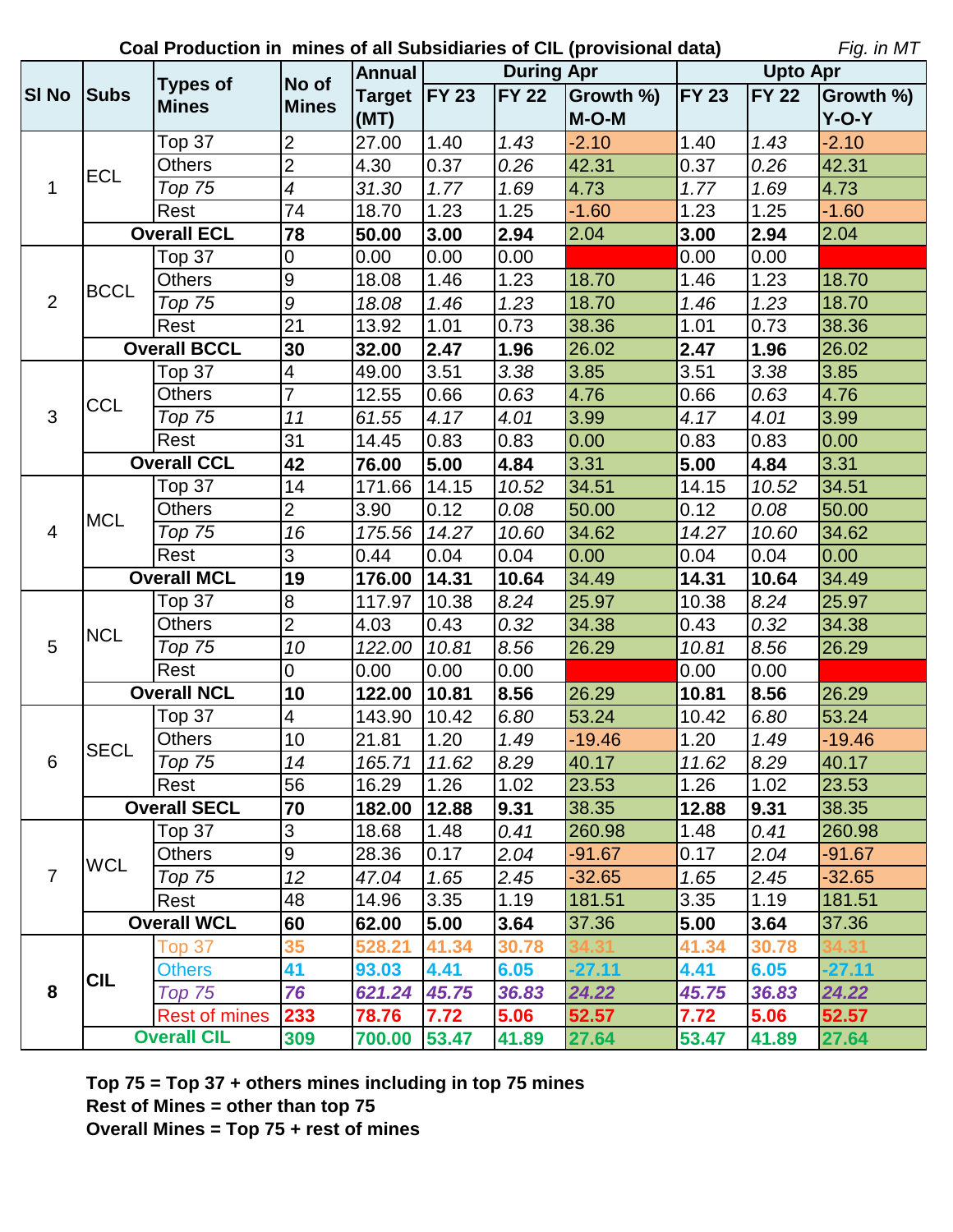| <b>COMPANY</b> | Daily Avg.<br>Loading plan in Loading in<br>Apr'22 | <b>Actual Avg.</b><br>Apr'22 | <b>Achievemnt</b><br>(%) | <b>Actual Avg. Loading</b><br>in Apr'21 | Growth% (Apr21 to<br>Apr22 $)$ |
|----------------|----------------------------------------------------|------------------------------|--------------------------|-----------------------------------------|--------------------------------|
| <b>ECL</b>     | 23                                                 | 21.3                         | 93                       | 25.1                                    | $-15.14$                       |
| <b>BCCL</b>    | 24                                                 | 21.9                         | 91                       | 19.8                                    | 10.61                          |
| <b>CCL</b>     | 52                                                 | 43.2                         | 83                       | 47.9                                    | $-9.81$                        |
| <b>NCL</b>     | 37                                                 | 32.1                         | 87                       | 28.4                                    | 13.03                          |
| <b>WCL</b>     | 32                                                 | 28.5                         | 89                       | 28.8                                    | $-1.04$                        |
| <b>SECL</b>    | 58                                                 | 39.4                         | 68                       | 46.5                                    | $-15.27$                       |
| <b>MCL</b>     | 110                                                | 89.3                         | 81                       | 80.3                                    | 11.21                          |
| <b>Total</b>   | 336                                                | 275.8                        | 82                       | 276.8                                   | $-0.36$                        |

# **COMPANY-WISE MOVEMENT OF RAKES FOR ALL SECTORS PER DAY IN APR '22 (Prov.)**



# **COMPANY-WISE MOVEMENT OF RAKES FOR POWER SECTOR PER DAY IN APR '22 (Prov.)**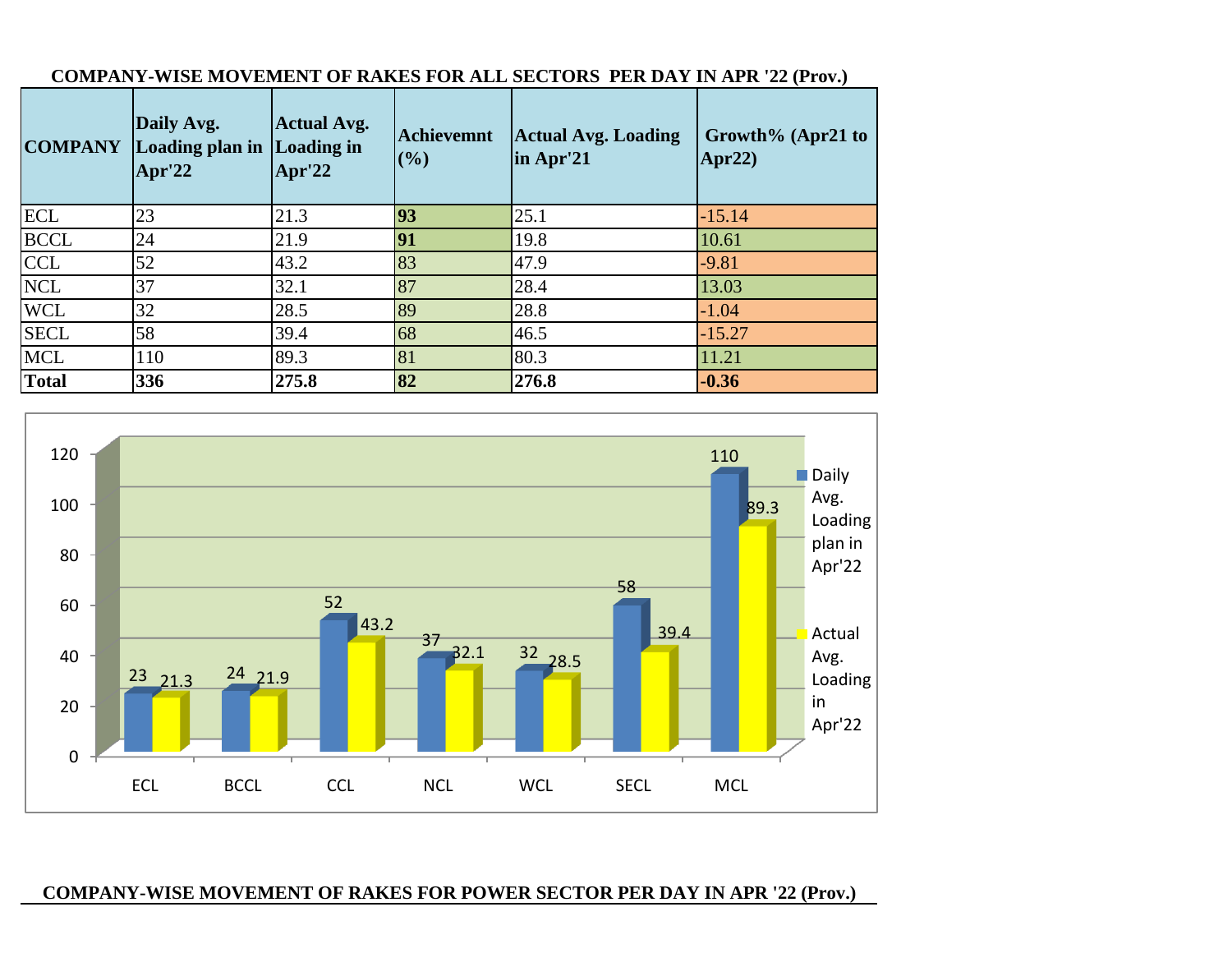| <b>COMPANY</b> | Daily Avg.<br>Loading plan in Loading in<br>$~\mathrm{Apr'22}$ | <b>Actual Avg.</b><br>Apr'22 | <b>Achievemnt</b><br>(%) | <b>Actual Avg. Loading</b><br>in Apr'21 | Growth% (Apr21 to<br>Apr22 $)$ |
|----------------|----------------------------------------------------------------|------------------------------|--------------------------|-----------------------------------------|--------------------------------|
| <b>ECL</b>     | 13                                                             | 17.7                         | 136                      | 21.1                                    | $-16$                          |
| <b>BCCL</b>    | 18                                                             | 18.7                         | 104                      | 17.1                                    |                                |
| <b>CCL</b>     | 46                                                             | 41.8                         | 91                       | 46.2                                    | $-10$                          |
| <b>NCL</b>     | 35                                                             | 32.1                         | 92                       | 26.6                                    | 21                             |
| <b>WCL</b>     | 30                                                             | 28.5                         | 95                       | 27.9                                    |                                |
| <b>SECL</b>    | 48                                                             | 38.5                         | 80                       | 40.1                                    | $-4$                           |
| <b>MCL</b>     | 100                                                            | 83.6                         | 84                       | 64.4                                    | 30                             |
| Total          | 290                                                            | 260.9                        | 90                       | 243.4                                   |                                |

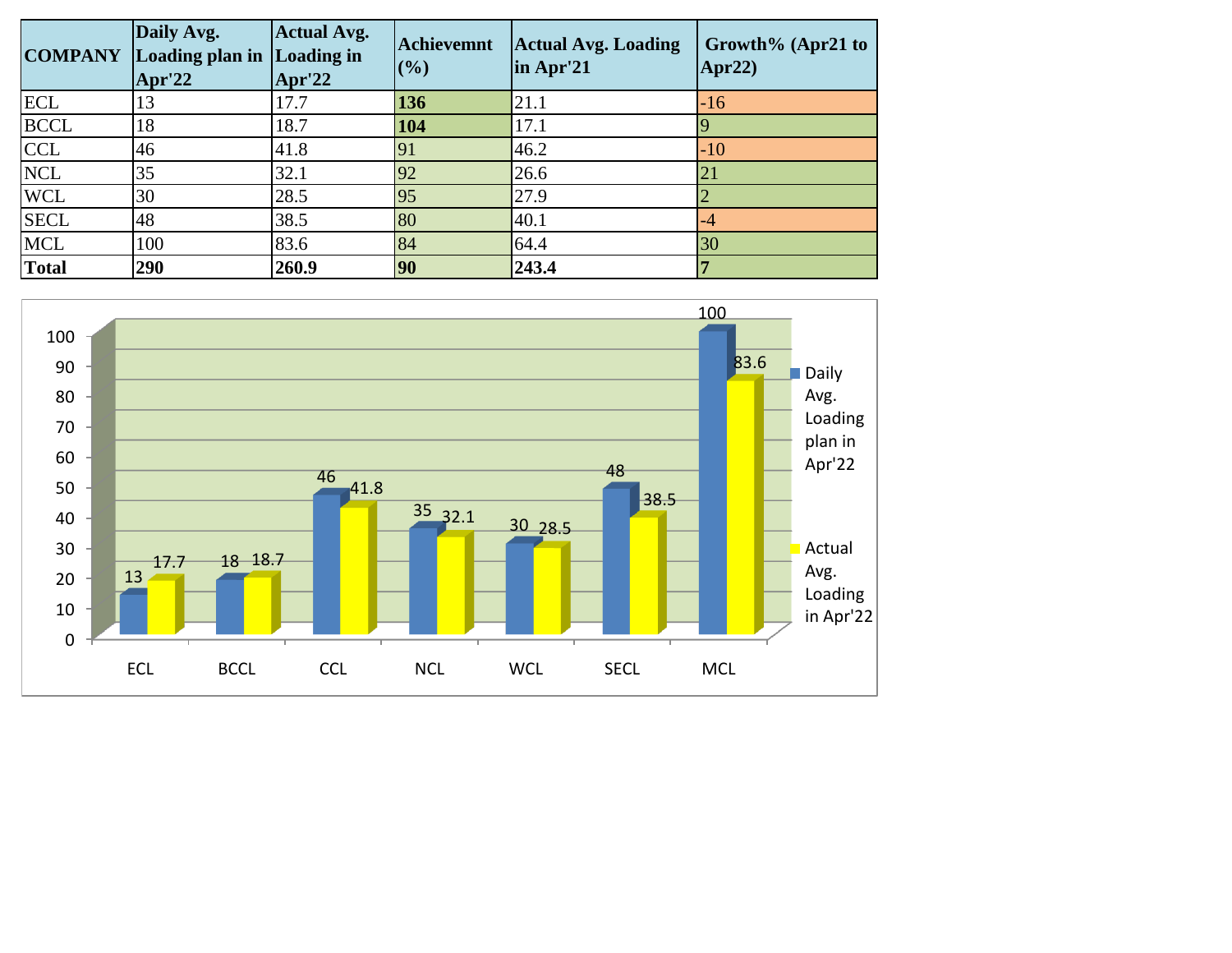|                | ----------- |                    |           |         |        |         |               |               |               |               |        |               |        |  |
|----------------|-------------|--------------------|-----------|---------|--------|---------|---------------|---------------|---------------|---------------|--------|---------------|--------|--|
|                |             | Average loading in |           |         |        |         |               |               |               |               |        |               |        |  |
| <b>COMPANY</b> | April'21    | May'21             | June'21   | July'21 | Aug'21 | Sept'21 | <b>Oct'21</b> | <b>Nov'21</b> | <b>Dec'21</b> | <b>Jan'22</b> | Feb'22 | <b>Mar'22</b> | Apr'22 |  |
| <b>ECL</b>     | 25.1        | 22.5               | 19        | 15.3    | 14.4   | 15.2    | 14.6          | 16.6          | 19.1          | 19.8          | 22.6   | 26.6          | 21.3   |  |
| <b>BCCL</b>    | 19.8        | 20.9               | 20        | 21      | 21.4   | 20.6    | 17.7          | 19.2          | 20.8          | 23.1          | 24.5   | 25.2          | 21.9   |  |
| CCL            | 47.9        | 48.4               | 43        | 33.7    | 33.3   | 33.6    | 37.9          | 36.8          | 40.7          | 43.5          | 47.6   | 48.4          | 43.2   |  |
| <b>NCL</b>     | 28.4        | 27.8               | 27        | 28      | 27.8   | 30.2    | 34.2          | 34.2          | 34.9          | 35            | 35.6   | 32.2          | 32.1   |  |
| <b>WCL</b>     | 28.8        | '30                | 27        | 21.8    | 22.8   | 121.7   | 25.3          | 26.9          | 29            | 28.3          | 29.8   | 28.8          | 28.5   |  |
| <b>SECL</b>    | 46.5        | 51.2               | <b>47</b> | 42.5    | 36.6   | 36.8    | 43.5          | 47.6          | 49.8          | 46.5          | 46.6   | 46.9          | 39.4   |  |
| <b>MCL</b>     | 80.3        | 80.8               | 80        | 82.2    | 85.5   | 83.8    | 95.4          | 90.9          | 94.7          | 89.2          | 89.6   | 86.7          | 89.3   |  |
| <b>Total</b>   | 276.8       | 281.6              | 262.8     | 244.5   | 241.8  | 241.9   | 268.6         | 272.2         | 289           | 285.4         | 296.3  | 294.8         | 275.8  |  |

#### **COMPANY-WISE MOVEMENT OF RAKES FOR ALL SECTORS PER DAY DURING FY 2022-23(Provisional)**